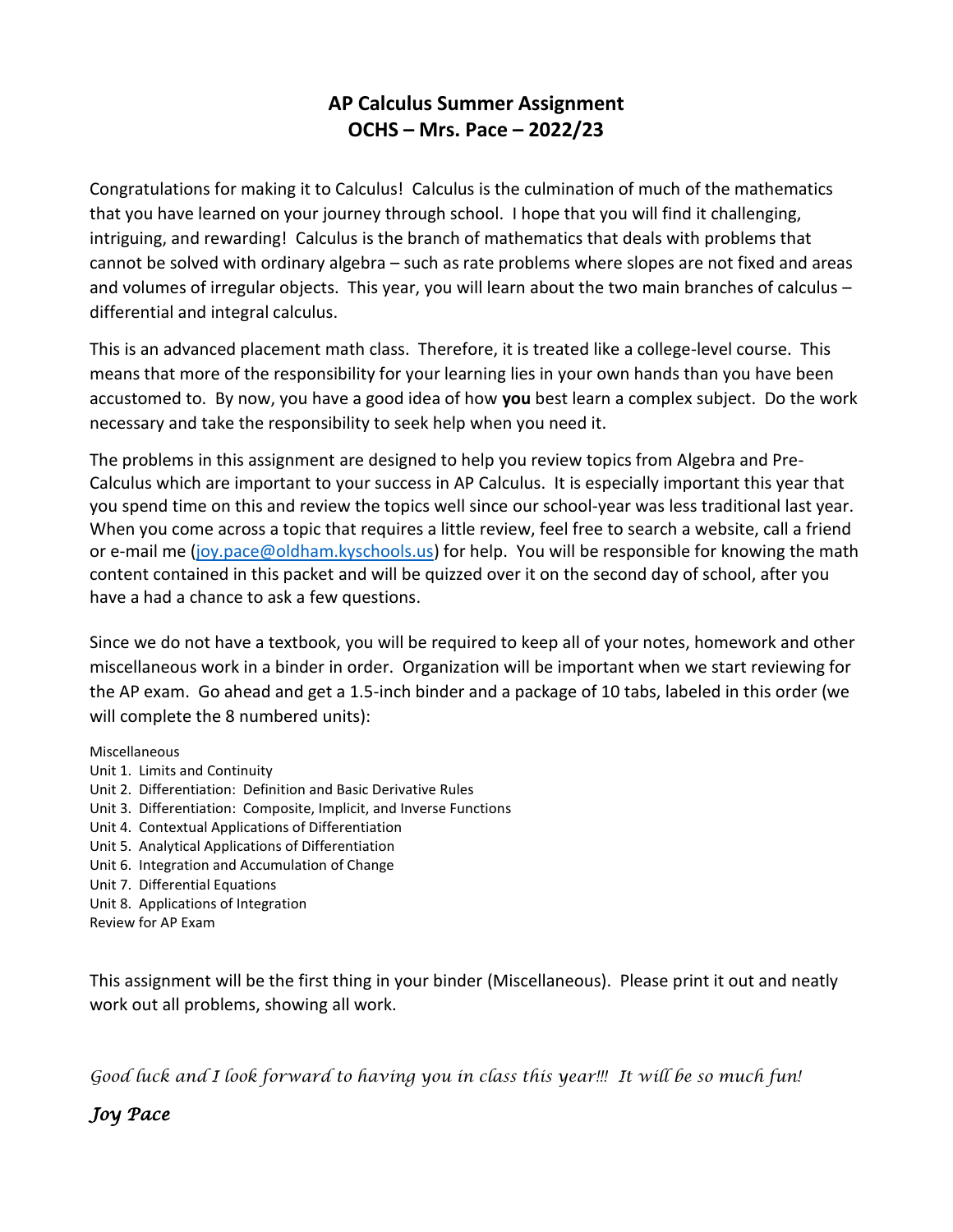**This packet is your first assignment that should be completed in your AP Calculus binder. Print out this assignment and show all necessary work. On the AP exam, all answers must be rounded to at least thousandth place decimal accuracy, so please do so on this assignment as well. Thanks!**

## **Function Notation and Composites**

Let  $f(x) = \frac{1}{x}$  $\frac{1}{x}$ ,  $g(x) = 4x^2 - 1$  and  $h(x) = \sin x$ . Find each value without using a calculator. 1.  $g(-3)$  $2\pi$ 3.  $g(x + 1)$ 

3

4. 
$$
f(x) - g(x)
$$
 5.  $\frac{h(x)}{f(x)}$  6.  $(f \circ g)(x)$ 

7. 
$$
h\left(g\left(\frac{1}{2}\right)\right)
$$
 8.  $f(0)$  9.  $\frac{f(x+h)-f(x)}{h}$ 

#### **Simplifying Exponents**

*Simplify each expression without a calculator. Do not leave any negative or zero exponents.*

1. 
$$
\left(\frac{5}{8}\right)^0
$$
 2.  $(-64)^{\frac{1}{3}}$  3.  $\left(4g^{\frac{5}{3}}\right)^{\frac{3}{2}}$ 

4. 
$$
(9a^3b^{-4})(5a^{-2}b^0c^2)
$$
 5.  $-x^{-3} \cdot x^3$  6.  $125^{-\frac{2}{3}}$ 

7. 
$$
\frac{5x^2}{15\sqrt{x}}
$$
 8.  $\left(\frac{9c^4d^9}{4c^6d^2}\right)^{\frac{3}{2}}$  9.  $\frac{\frac{2}{x^2}}{\frac{10}{x^3}}$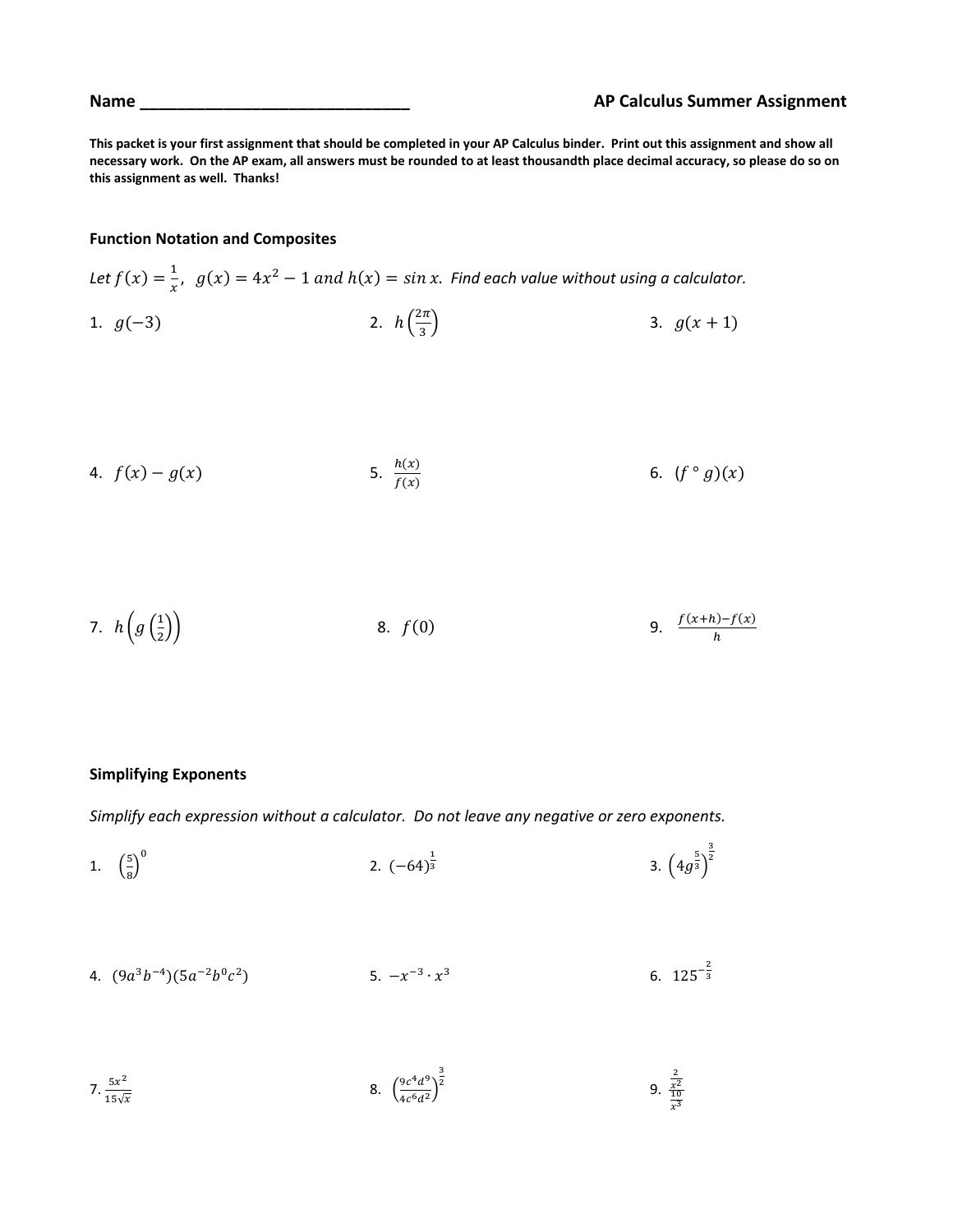#### **Natural Logarithms**

1. Natural logarithms have a base of \_\_\_\_\_\_\_\_.

2.  $e \approx$  \_\_\_\_\_\_\_\_\_\_\_\_.

3. Write in exponential form and solve for x.  $y + 1 = ln(4x - 3)$ 

4. Sketch a graph of  $y = e^x$  and  $y = \ln x$  on the same coordinate plane. How are they related to each other?



5. Write as a single logarithm.  $\ln 12 - \ln 6 + 2 \ln 3$ 

#### **Piecewise Functions**

*Recall that piecewise functions are the result of combining two or more functions together. To graph them, just graph each function on its specified domain.* 



*Are all piecewise functions continuous?*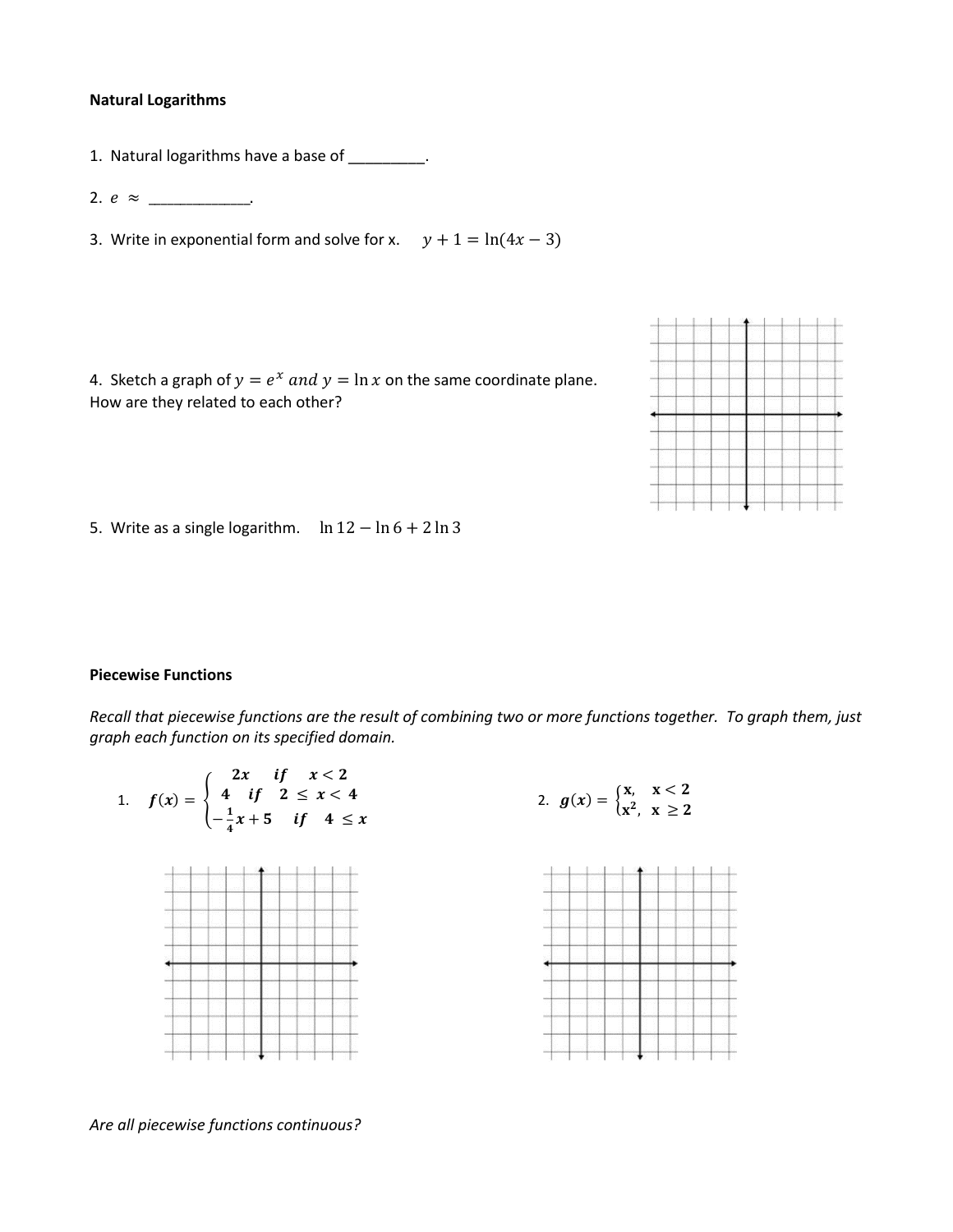## **Behavior of Functions**

| Give the domain and rangeof each function in interval notation. Then, give the end behavior, if it exists. |  |
|------------------------------------------------------------------------------------------------------------|--|
|------------------------------------------------------------------------------------------------------------|--|

| <b>Function</b>           | <b>Domain</b> | Range | <b>End Behavior</b> |
|---------------------------|---------------|-------|---------------------|
|                           |               |       |                     |
| 1. $f(x) = x^2 - 5$       |               |       |                     |
| 2. $f(x) = -\sqrt{x+3}$   |               |       |                     |
| 3. $f(x) = 3 \sin x$      |               |       |                     |
| 4. $f(x) = \frac{2}{x-1}$ |               |       |                     |

## **Inverses**

To find the inverse of a function, simply switch the x and y and solve for y (if you are able) in the new equation. Recall that the graphs of inverse functions are the reflection over the line  $y = x$ .

*Find the equation of the inverse for each function below and graph the function and its inverse. The function and the inverse should look very similar, just oriented differently.* 

1.  $f(x) = 3x + 1$ <br>2.  $g(x) = x^2 + 2$ 3.  $y = |x + 3| - 1$ 

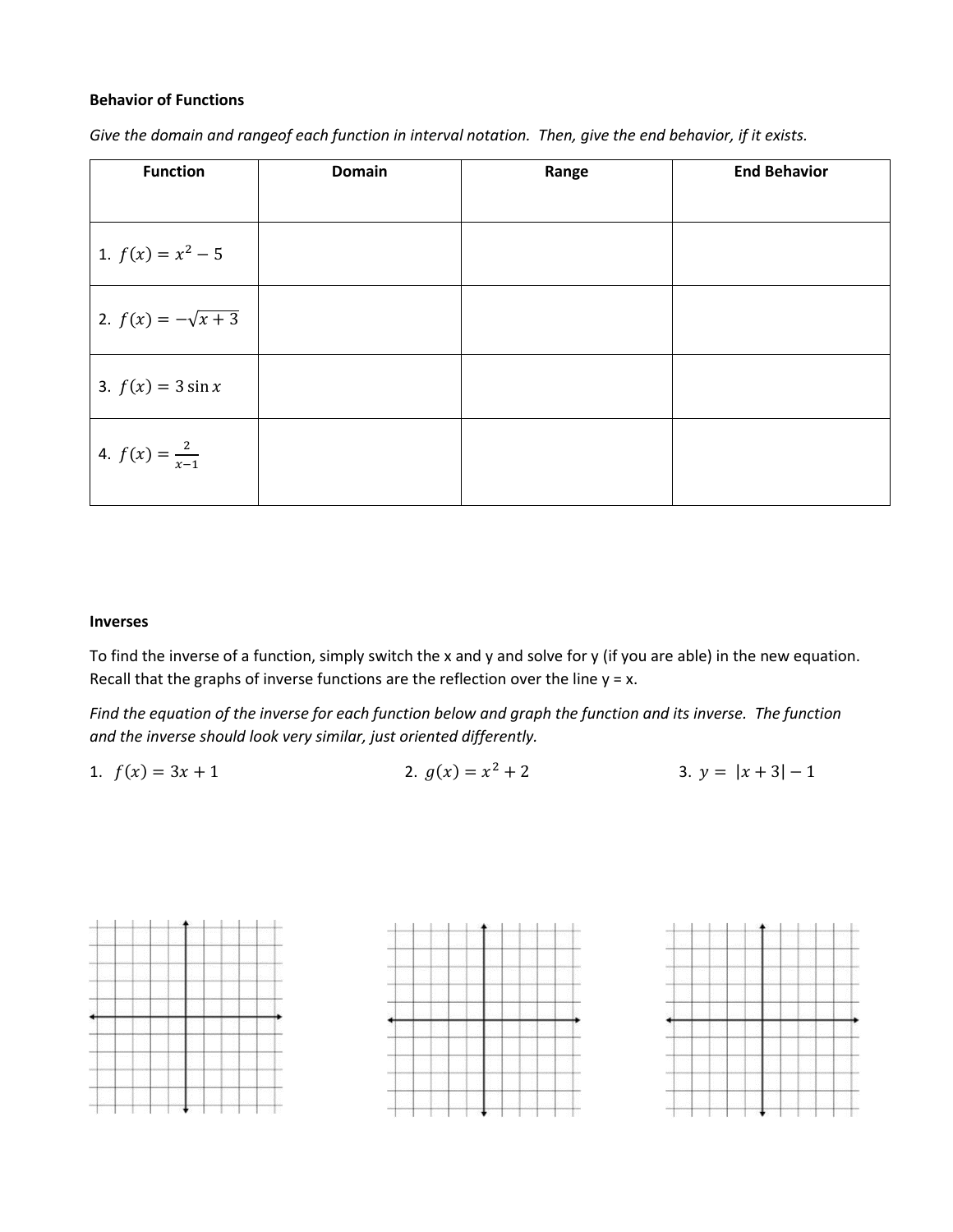# **Equations of Lines**

In Calculus, it is more common to use the **Point-Slope form** for the equation of a line. You need to be comfortable using that form, and in many cases, may leave it in that form. However, you should be able to put the equation of a line in other forms, such as slope-intercept or standard form.

*For the questions below, show your answers in both point-slope form and slope-intercept form.* 

| Point-Slope form: $y - y_1 = m(x - x_1)$    | Slope-intercept form: $y = mx + b$    | Standard form: $Ax + By = C$ |
|---------------------------------------------|---------------------------------------|------------------------------|
| Vertical Line: $x = c$ (slope is undefined) | Horizontal Line: $y = c$ (slope is 0) |                              |

- 1. The line that passes through the point (6, -7) with a slope of –2/3.
- 2. The line that passes through (9, -3) and (7, -3).
- 3. The line with undefined slope that passes through the point (7, 11).
- 4. The line that passes through (4, 3) and (7, -2).
- 5. The line that passes through the point (1, -7) and is parallel to the line with equation  $3x 2y = 8$ .
- 6. The line the passes through the point  $(-3, -4)$  and is perpendicular to  $y = 6x + 5$ .

## **Horizontal Asymptotes**

Find the equation of the horizontal asymptote, if there is one, of each function.

1. 
$$
f(x) = \frac{3x^4 - 6x^3 - 8}{2x^3}
$$
  
2.  $f(x) = \frac{8x^5 - 6x^3 - 1}{2x^5 + 7x^2 - x}$   
3.  $f(x) = \frac{x^4 - x^3 - 8}{3x^7 - x}$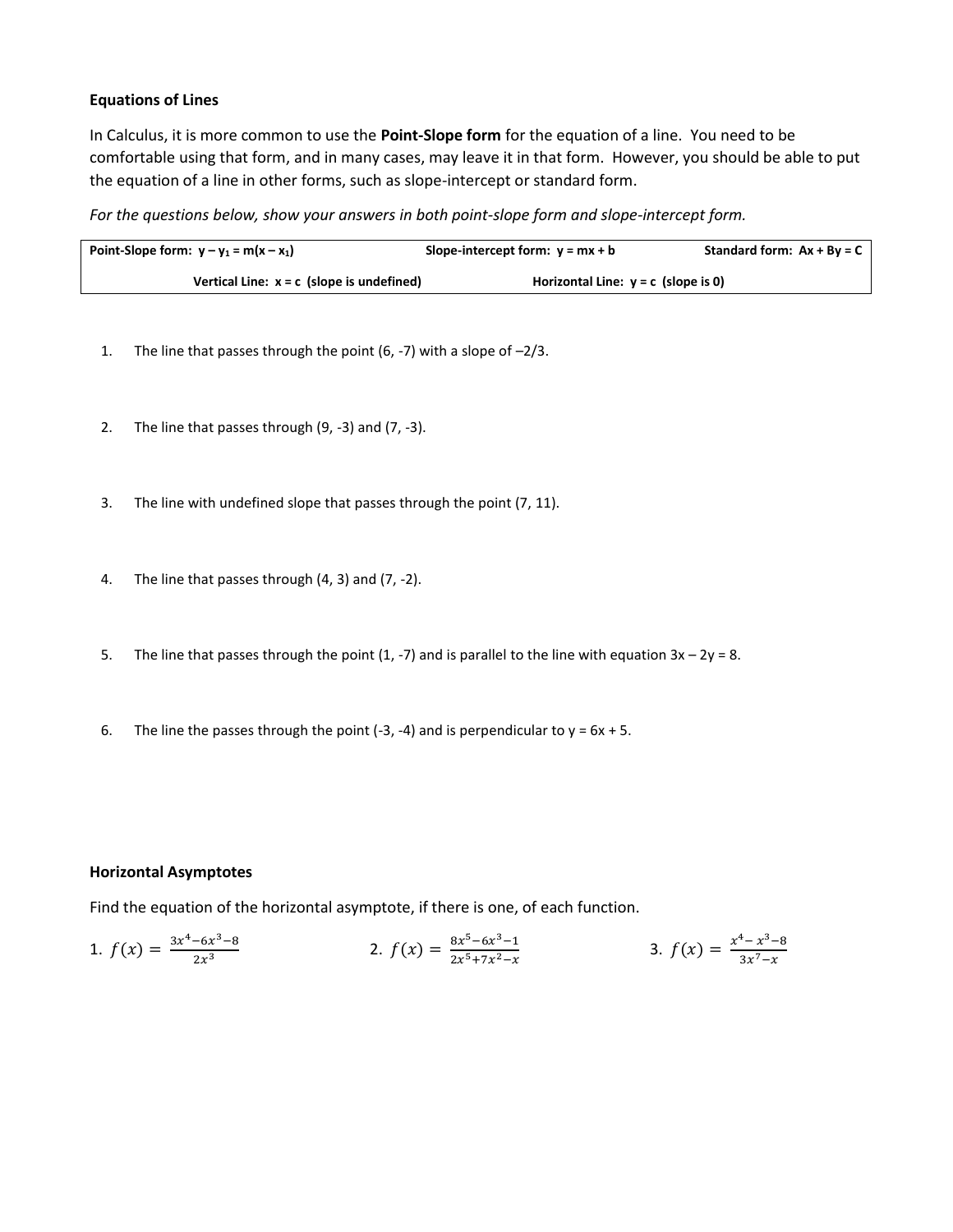### **Discontinuity**

There are three types of discontinuity – removable (point), jump, and infinite. Graph the equations below and tell which type of discontinuity is represented and explain what causes the discontinuity.



# **Using the Graphing Calculator**

For Calculus, you should be comfortable with graphing a function in an appropriate viewing window, finding the zeros for a function, and finding the intersection of two functions. NOTE: your calculator should ALWAYS be in radian mode for this course!

*Find all zeros on the interval. Round all answers to the nearest thousandth.*

1. 
$$
f(x) = 1 + 2\sin\left(\frac{x^2}{2}\right)
$$
 on  $0 < x < 3$   
2.  $g(x) = -2 + (x^2 + 3x)^{\frac{6}{5}} - x^3$  on  $0 \le x \le 5$ 

*Find all solutions either by graphing both sides of the equation (in Y<sup>1</sup> and Y2) and finding the points of intersection or by getting one side of the equation equal to 0 and graphing and finding the roots.* 

3. 
$$
x^4 - 2.3x^3 + 4 = 3
$$
  
4.  $\ln x = 5 - x$